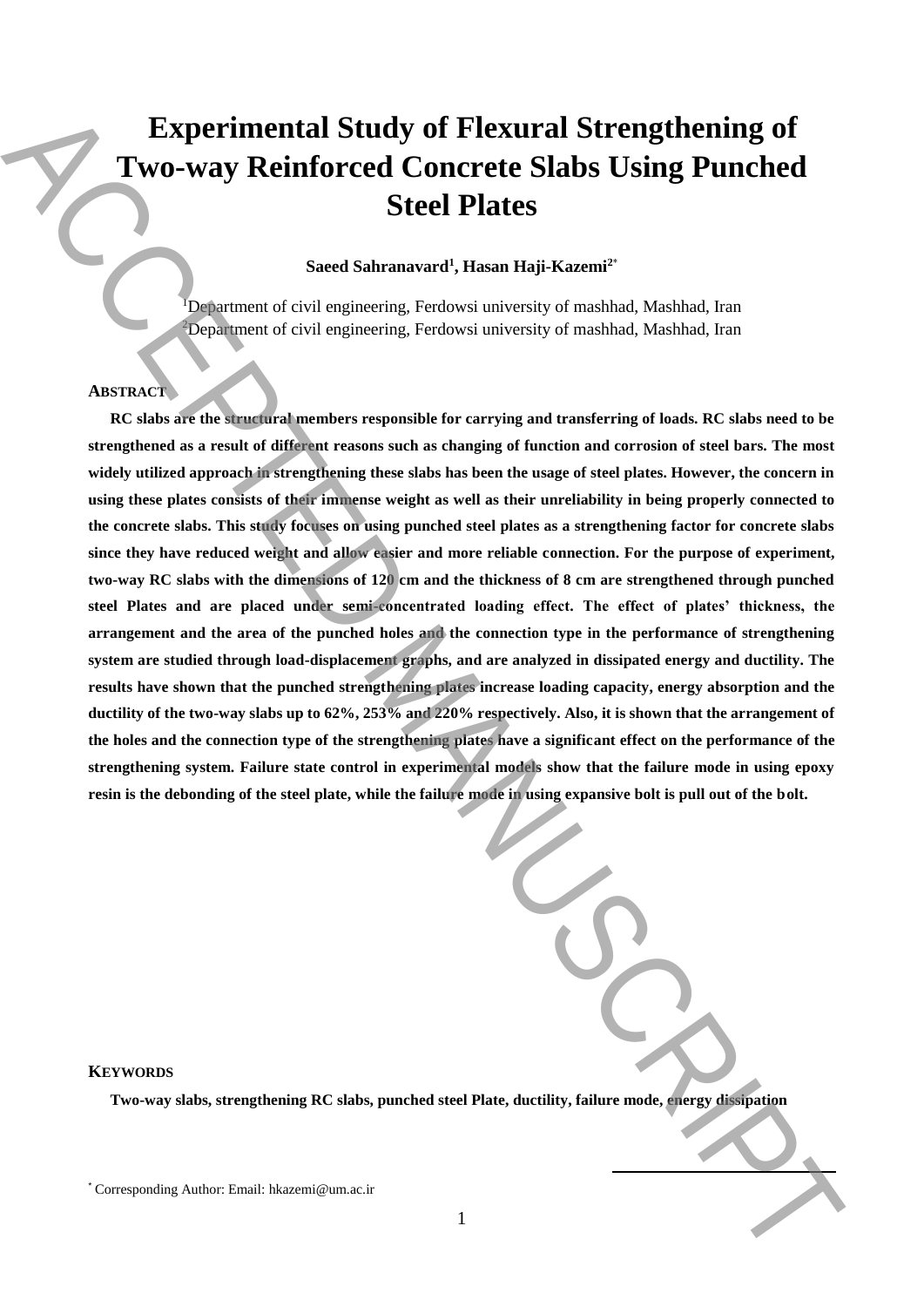### **Introduction**

Steels plates are the oldest and the most well-known and classic materials in strengthening concrete slabs. The heavy weight of the plates make the bonding operation difficult. Also, there is no access to the under of the reinforcing plate, and it is hard to control the amount of epoxy resin used or to remove the excessive resin. Finally, it is not possible to control the state of slab in service life [1].

Many researchers such as Gemert [2], Yelgin et al. [3], Huovinen [4], Rasheed and Al-Azawi [5] and Charif [6] studied the using of steel plates with epoxy resin in flexural strengthening of the concrete elements.

Most of the researchers who used epoxy resin to bond the strengthening plate reported debonding as the governed failure mode. For this reason, some researchers such as Ebead and Marzouk [7], Gomes and Appleton[8] and Subedi et al.[9] experimenting on the bolt and boltresin connection approach in order to strengthen concrete elements.

In this research, the flexural strengthening of twoway RC slabs with punched steel plate were done experimentally for the first time, and the limitations of steel plates have been overcome through creating openings in the steel plates.

#### **Methodology**

For the purpose of this experiment, 9 square RC slabs with the dimensions of 1200 mm and thickness of 80 mm have been built. These specimens are studied in 4 general groups. Group 1 (G1) studies the effect of plate's thickness on the strengthening system and focuses on comparing the results from the specimens C, S1 and S2. For the purpose of controlling the area's effect on the behavior of the strengthening system, the second group, G2 is used for collecting results from the specimens C, S1, S3 and S6. The third group, G3, studies the outcome of perforation arrangement on the potency of the strengthening plate through comparing the results from specimens C, S3, S4 and S5. Finally, the last group, G4, compares the results from C, S3, S7 and S8 to study the connection method used in bonding the punched strengthening plate.

A hydraulic Jack with 500 kN capacity, course of 400 mm and loading rate of 1 mm/min is used for the purpose of experiment. All of specimens are simply supported according to the design assumption. In order to record the behavior of the slab a load cell is used at the center, two LVDT on the upper side of the slab – at the 1/4th of each diagonal length of the specimen – as well as a laser to record the displacements below of slab at the center of it.

#### **Discussion and Results**

Figure 1 shows load-displacement graphs. G1's graph shows Loading capacity and initial stiffness in both specimens of S1 and S2 is shown to have significantly improved. G2's graph shows that the punched strengthening plates of S3 and S6 have increased the maximum loading capacity up to 13.3% and 25%, while causing delay in the plastic behavior of the system. G3's graph shows that while the square arrangement of the holes increasing the loading capacity up to 13.3%, the circular and rhombic arrangement have respectively shown loading capacity increase of 40% and 61.6%.



G4's graph shows that using both epoxy resin and expansion bolts for the strengthening plates with square